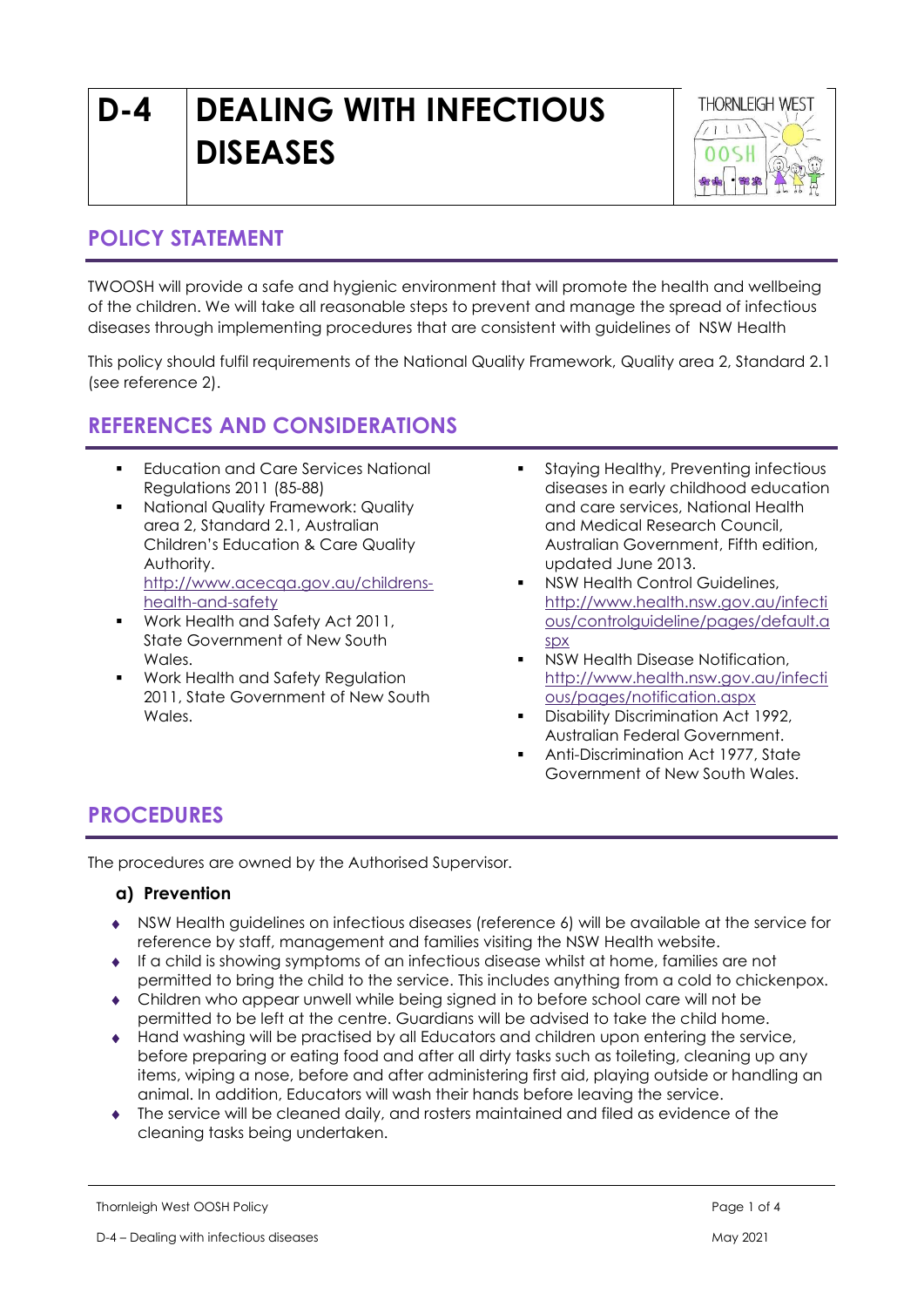- All toilet facilities will include access to a basin or sink with running cold water and soap and paper towel for washing and drying hands. These are maintained by TWPS.
- Women and girls will have access to proper feminine hygiene disposal.
- Soap and paper towel will also be available in the kitchen area.
- All toilets, hand basins and kitchen facilities used by the service will be cleaned and disinfected daily. General surfaces will be cleaned with non-hazardous cleaning detergents after each activity. At the end of the day all contaminated surfaces will be cleaned and disinfected.
- Toys will be washed, cleaned and disinfected throughout the year on a monthly basis following the Morning Cleaning Duties list. Material items such as dress ups and cushion covers will be laundered as required at a minimum of quarterly throughout the year.

#### b) Education

- Educators will maintain and model appropriate hygiene practices and encourage the children to adopt effective hygiene practices. As part of children taking increasing responsibility for their own health and physical wellbeing, Educators should acknowledge children who are modelling good hygiene practices.
- Informal education in proper hygiene practices will be conducted on a regular basis, either individually or as a group through conversations, planned experiences, inclusion in service routines and reminders. Health and hygiene practices will be highlighted to parents, and where appropriate information sheets or posters will be used by Educators to support these practices.
- Educators will aim to provide a non-judgmental approach to differences in hygiene practices and standards between families in order to support children's developing sense of identity. Where the children's practices differ to the standards expected in the service. Educators will remind the children that these are practices to be followed in the service but acknowledge that the practices may be different for them at home.

#### c) Management

- Children and Educators with infectious diseases will be excluded from the service for the period recommended by the National Health and Medical Research Council.
- If a Guardian tells an Educator that their child has had or has an infectious disease, the Educator is responsible for communicating this to the Director.
- Where there is an outbreak of an infectious disease, each enrolled child's family/emergency contact will be notified within 24 hours under ordinary circumstances via email and signs and notices. The service will maintain confidentiality when issuing the notification and ensure it is not prejudicial or identify any children.
- In the event of an outbreak of a vaccine-preventable disease at the service or school, children who are not immunised will be required to stay at home for the duration of the outbreak, for their own protection.
- $\bullet$  If a child develops symptoms of a possible infectious disease whilst at the service, their family will be contacted to take the child home. Where they are not available, emergency contacts will be called to ensure the child is removed from the service promptly.
- All Educators dealing with open sores, cuts and bodily fluids will wear disposable gloves and practice universal precautions.
- Educators with cuts, open wounds or skin conditions such as dermatitis should cover their wounds and wear disposable gloves while handling food or administering first aid.
- Disposable gloves will be properly and safely discarded, and staff are to wash their hands after doing so.
- If a child has an open wound it will be covered with a waterproof dressing and securely attached.
- If bodily fluids or blood gets on the skin but there is no cut or puncture, wash away with hot soapy water.
- $\bullet$  In the event of exposure through cuts or chapped skin, promptly wash away the fluid, encourage bleeding and wash in cold or tepid soapy water.

Thornleigh West OOSH Policy **Page 2 of 4**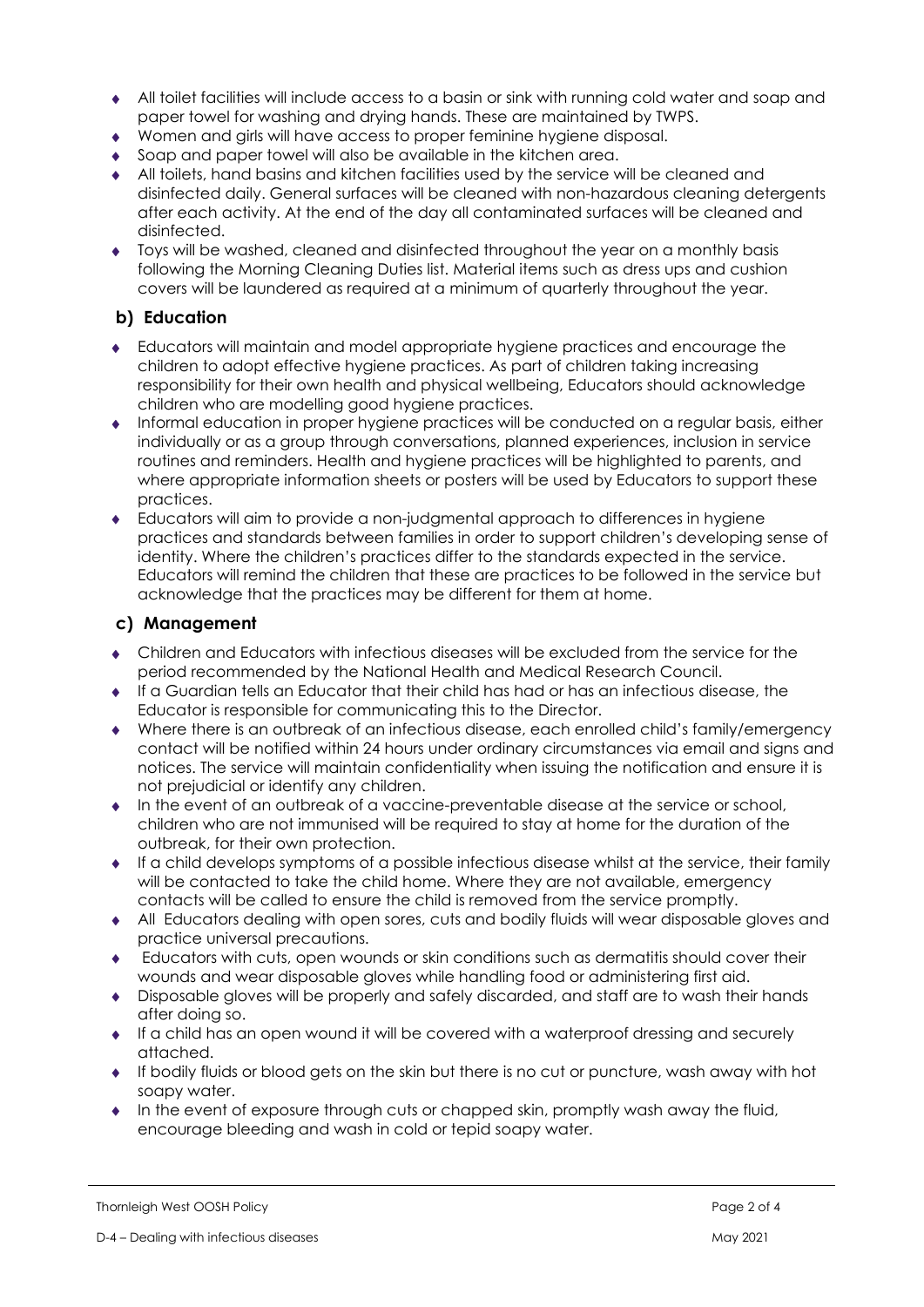- In the event of exposure to the mouth, promptly spit it out and rinse mouth with water several times.
- In the event of exposure to the eyes, promptly rinse gently with cold or tepid tap water or sterile saline solution.
- In the event of having to perform CPR, disposable sterile mouth masks are to be used, or if unavailable, a piece of cloth. The staff person in charge of the first aid kit will ensure that a mask is available in the kit at all times.
- Any exposure of blood from open wounds, or exposure to saliva or blood by mouth or eyes should be reported to the Director and Management to ensure proper follow up procedures occur.
- When assisting children with toileting or soiled clothing, Educators will ensure that they wear gloves and wash their hands afterwards. They will also remind the child to wash their hands.
- Educators will consider the resources they are using when assisting school age children when toileting to ensure they are age appropriate and ensure privacy for the child and ease of use by Educators.
- Any soiled clothing will be handled using disposable gloves and be placed in a sealed plastic bag for the parents to take home for laundering. The service will never rinse soiled clothing.
- Any blood or bodily fluid spills will be cleaned up immediately, using gloves and the area fully disinfected. Cloths used in cleaning will be wrapped in plastic bags and properly disposed of according to current infection control guidelines.
- The Hornsby Public Health Unit will be notified by phone (1300 066 055) as soon as possible after TWOOSH is made aware that a child enrolled at the school or facility is suffering from one of the following diseases:
	- o Diphtheria
	- o Mumps
	- o Poliomyelitis
	- o Haemophilus influenzae Type b (Hib)
	- o Meningococcal disease
	- o Rubella ("German measles")
	- o Measles
	- o Pertussis ("whooping cough")
	- o Tetanus
	- o Other infectious diseases as identified by NSW health/Australian government (e.g. COVID-19 or other infectious disease outbreaks)
		- (as per reference 7).
- The Director will ensure that Educators are doing their best to follow the recommendations as outlined in the Staying Healthy document (reference 5) at all times.
- Children and educators with diarrhoea or vomiting will be excluded for 24 hours after the symptoms have disappeared or after a normal stool.
- A doctor's clearance certificate will be required before a child may return to TWOOSH for all infectious diseases requiring exclusion from child care as documented in NSW Health Control Guidelines (see diseases in reference 5, sections on Response Procedure, Isolation and restriction for each disease).
- The centre will keep a log of all notified cases of infectious diseases. This register will be kept for at least 12 months and stored in the first aid folder.

### d) Management of HIV/AIDS/Hep B and C

- Under the Disability Discrimination Act and the Anti-discrimination Act (references 8 and 9), there will be no discrimination based on a child's/family/educator's HIV, AIDS, Hep B or Hep C status.
- A child with HIV, AIDS, Hep B or Hep C will be treated the same as any other child and will have the same level of physical contact with Educators as other children in the centre.

Thornleigh West OOSH Policy **Property Accounts and Accounts and Accounts and Accounts and Accounts and Accounts and Accounts and Accounts and Accounts and Accounts and Accounts and Accounts and Accounts and Accounts and Ac**